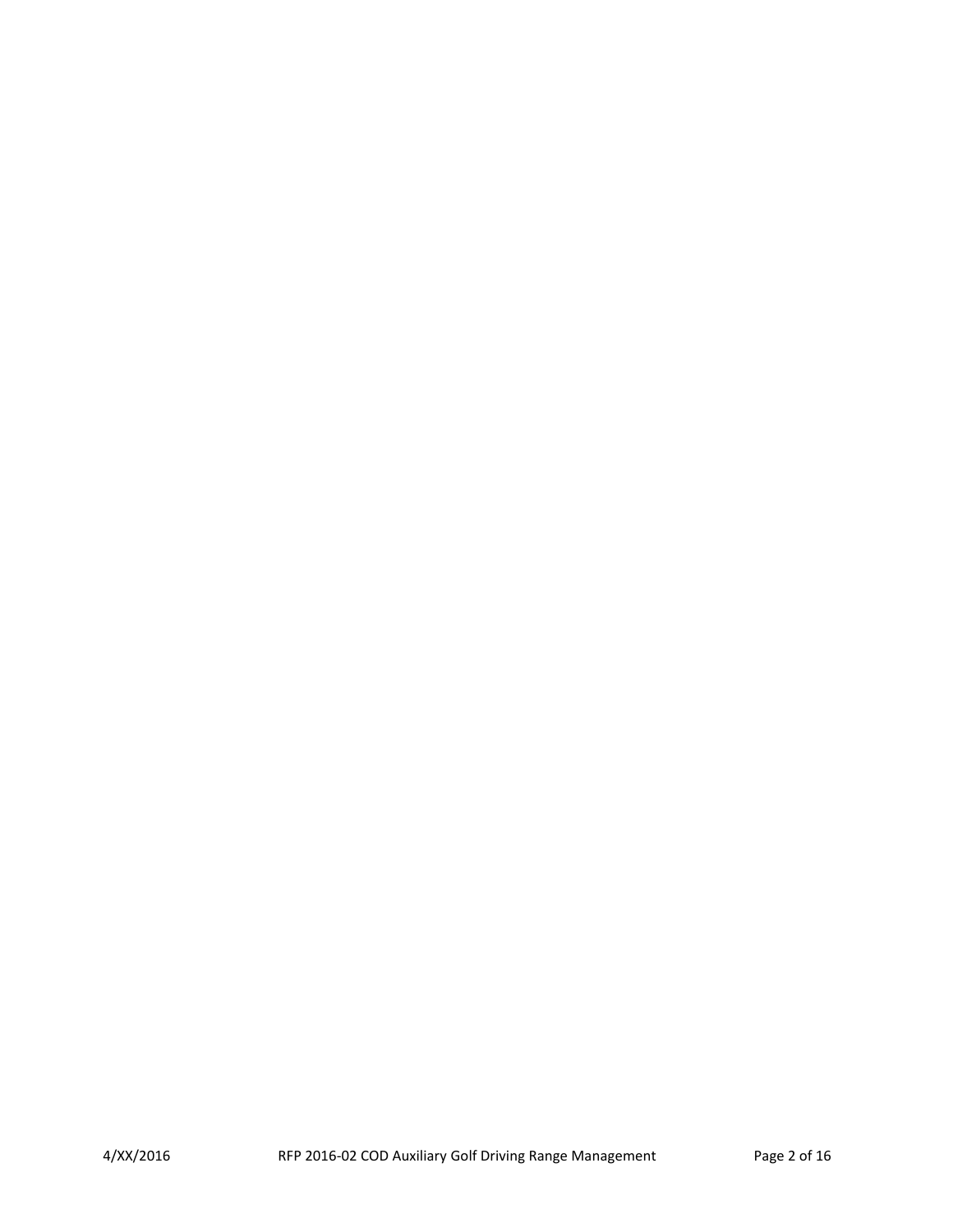## **DESERT COMMUNITY COLLEGE DISTRICT AUXILIARY SERVICES REQUEST FOR PROPOSALS (RFP) FOR GOLF DRIVING RANGE MANAGEMENT SERVICES**

The Desert Community College District Auxiliary Services (Auxiliary) seeks proposals from qualified vendors to provide golf driving range management and operation for the College of the Desert (District) campus in Palm Desert, California. The Auxiliary anticipates the vendor (Vendor) to be awarded the contract by July 2016 and to commence services as of September 1, 2016.

Copies of this request for proposal can be obtained by emailing [mreynolds@collegeofthedesert.edu](mailto:mreynolds@collegeofthedesert.edu) or calling (760) 773-2509. The proposal is also available on the College's website at: [www.collegeofthedesert.edu.](http://www.collegeofthedesert.edu/)

All proposals must be received by the District no later than **2:00 p.m. on July 28, 2016**. Late proposals will be rejected. It is the responsibility of the submitting Firm to make sure the proposal is delivered to the specified location by the date and time specified above. Proposals must be sealed with the envelope(s) clearly marked in the lower left hand corner "Sealed Proposal for Golf Driving Range Management Services"

Complete, sign, and return the original and one (1) copy of the proposals to the following address:

John Ramont, Director, Fiscal Services College of the Desert 43-500 Monterey Avenue Palm Desert, California 92260

#### **"SEALED PROPOSAL FOR GOLF DRIVING RANGE MANAGEMENT"**

All Questions and inquiries should be made in writing and e-mailed to: Marlene Reynolds (email[\)](mailto:majd.askar@rccd.edu) mreynolds@collegeofthedesert.edu. Any resultant changes will be issued by the Purchasing Office in the form of an addendum to the RFP.

The District reserves the right to reject any or all proposals or to waive any irregularities therein. No proposals may be withdrawn for a period of ninety (90) days after the proposal submission date.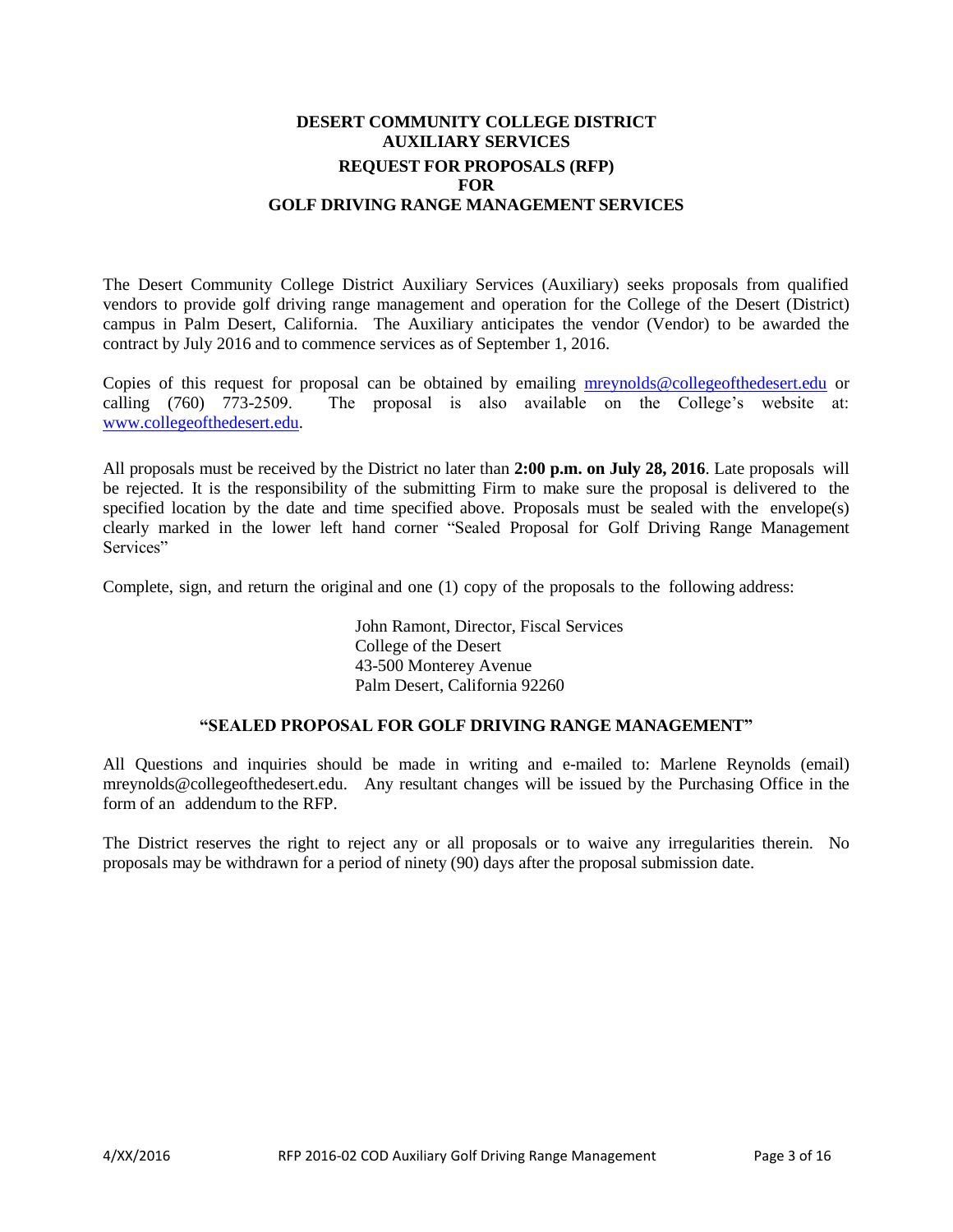## **TABLE OF CONTENTS**

| BACKGROUND, EVALUATION CRITERIA, AND SUBMISSION REQUIREMENTS |  |
|--------------------------------------------------------------|--|
|                                                              |  |
|                                                              |  |
|                                                              |  |
|                                                              |  |
|                                                              |  |
|                                                              |  |
|                                                              |  |
|                                                              |  |
|                                                              |  |
|                                                              |  |
|                                                              |  |
|                                                              |  |
|                                                              |  |
|                                                              |  |
|                                                              |  |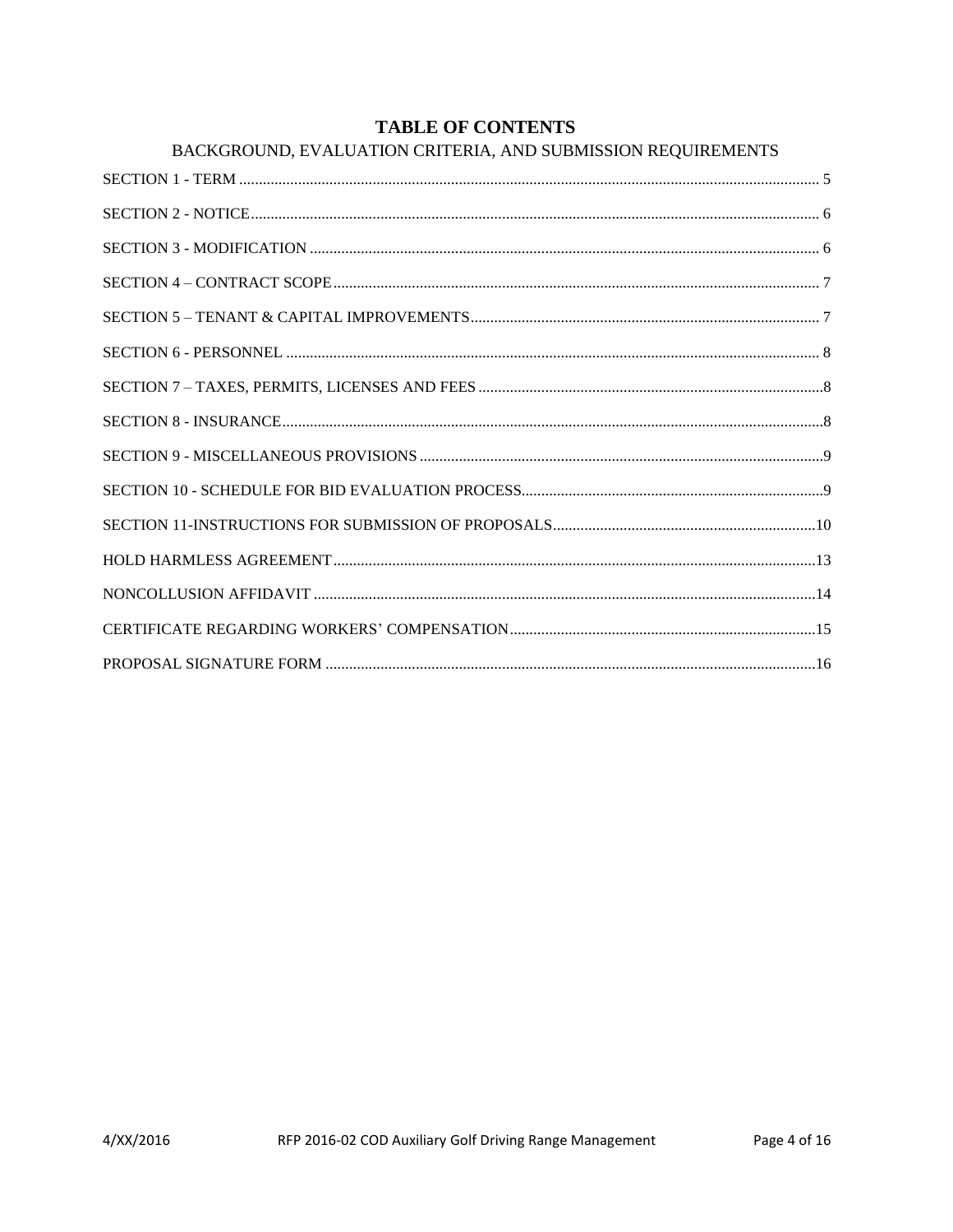## **DESERT COMMUNITY COLLEGE DISTRICT AUXILIARY SERVICES REQUEST FOR PROPOSALS (RFP) FOR GOLF DRIVING RANGE MANAGEMENT**

The Desert Community College District Auxiliary Services (Auxiliary) invites qualified firms to submit a proposal in response to this Request for Proposal, for the management and operation of the College of the Desert's golf driving range.

The mission of the College of the Desert (referred hereafter as "the District" or "the college") is "to provide excellent educational programs and services that contribute to the success of our students and the vitality of the communities we serve." The District draws students from the geographical area known as the Coachella Valley, including the cities of Palm Springs, Cathedral City, Rancho Mirage, Desert Hot Springs, Palm Desert, Indian Wells, La Quinta, Indio, Coachella, and the communities of Mecca and Thermal. The central portion of the Coachella Valley is located about 120 miles east of Los Angeles and approximately 120 miles northeast of San Diego.

Founded in 1958, this two-year public college offers certificates and two-year Associate of Arts and Associate of Science degrees in over 90 subject areas. The College is training and educating the next generation of clean technology professionals, childcare providers, allied healthcare workers, architects, golf professionals, public safety experts, culinary and hospitality professionals, and more. Each semester, the college serves over 10,000 students. In the Fall of 2013, 33% of students attended full-time.

The College first opened its doors in 1962 with 9 buildings on 160 acres. In 2004, the voters in the Desert Community College District overwhelmingly approved the sale of bonds to enable the College to renovate its 40-year-old campus in Palm Desert and build campuses in Mecca/Thermal and Indio. A campus in Palm Springs is in the planning stages. The projects funded by the \$346.5 million bond are nearly complete.

The Auxiliary is seeking to establish a business partnership with a qualified vendor to operate the District's golf driving range ("range"). The contract will be between the vendor and College of the Desert Auxiliary Services. The Auxiliary is an independent organization that exists to support the District's mission and goals by managing various operational functions for the District, such as food service, bookstore operations, and the golf driving range operations.

This proposal is being competitively bid and will be awarded on the basis of the economic & operational model deemed best for the District, students, and community. Vendors are encouraged to be creative and entrepreneurial in their financial proposals.

Proposals should explain the vendor's ability to respond to the requirements within this RFP. The Auxiliary reserves the right to accept or reject any or all proposals, and to contract in the best interests of the Auxiliary and the District.

Please include the following specific information in your proposal:

- 1. A company profile.
- 2. An organization chart.
- 3. Resume information for key personnel.
- 4. A narrative describing the firm/operator's qualifications and experience.
- 5. A clear description of the proposed financial & operational model.
- 6. Pro-forma financials as appropriate to the proposed financial model
- 7. A business and marketing plan.
- 8. Proposed operating calendar and business hours.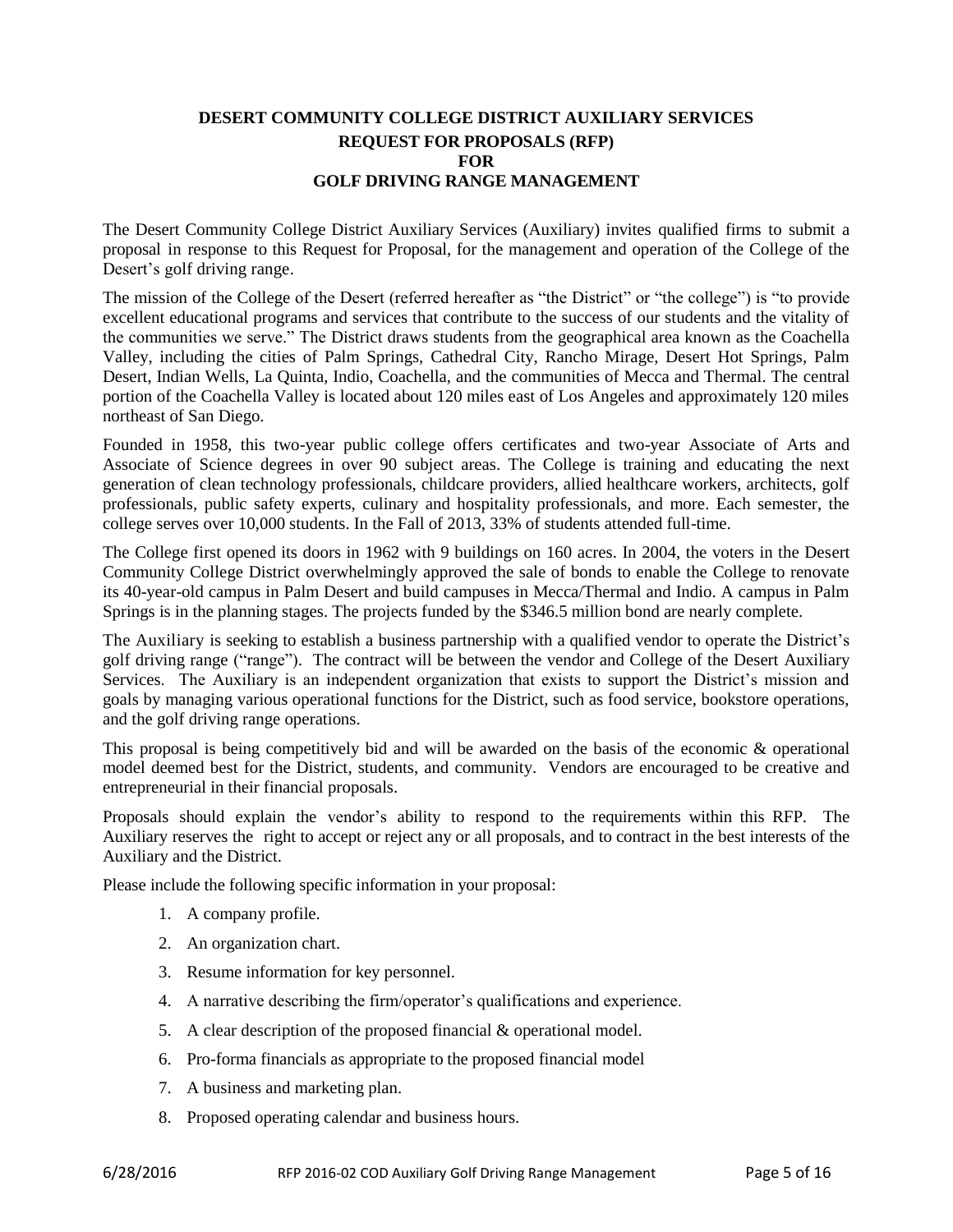- 9. Desired tenant improvements or proposed facility changes.
- 10. Schedules of proposed services and fees.

#### *Driving Range Operations*

The driving range is an integral part of the College's instructional program, offering opportunities to learn the sport of golf, as well as operate as a "living lab" for golf turf management and other related instructional courses. The facility also serves the community by providing a centrally located driving range that is open to the public.

Currently, the range is operated by the college, and is located at 73450 Fred Waring Drive, Palm Desert, California. Centrally located in the Coachella Valley, the range is situated on the Southeast corner of the College of the Desert's main campus. The facility is open to the public, and houses a classroom, a contracted golf-pro shop, and a contracted equipment repair service. The range currently operates 364 days a year.

The range's website can be found at: [http://collegeofthedesert.edu/community/golf/Pages/default.aspx.](http://collegeofthedesert.edu/community/golf/Pages/default.aspx)

The primary source of income for the range currently is ball fees and fees from private instructors. Revenues are approximately \$300,000 annually.

## <span id="page-5-0"></span>**SECTION 1 - TERM**

- A. The Auxiliary Board will consider bids from vendors for a maximum five (5) year agreement.
- B. The term of this agreement commences July 1, 2016, with operations beginning September 1, 2016 and terminates June 30, 2021.
- C. The district may terminate the agreement for cause by providing a show cause letter to the vendor citing instances of non-compliance.
- D. The vendor shall have thirty (30) days to cure non-compliance to the satisfaction of the district or the contract may be terminated.
- E. During the term of this agreement, a representative of the range management shall meet with the District designee once a quarter to discuss the operations, any trends, proposals, etc. An annual comprehensive business review is requested.

## <span id="page-5-1"></span>**SECTION 2 - NOTICE**

Any formal notice shall be deemed to be sufficient when given by the district to the vendor by registered or certified mail addressed to the vendor at the business address shown on the proposal. Any formal notice given by the vendor to the district shall be deemed sufficient when sent by registered or certified mail to College of the Desert, Attention: Director, Fiscal Services, 43-500 Monterey Avenue, Palm Desert, CA 92260.

## <span id="page-5-2"></span>**SECTION 3 - MODIFICATION**

- A. Modifications to the terms of the agreement may be made by mutual agreement in writing between the parties.
- B. The financial agreement with the vendor will be considered firm for the entire term of the agreement unless it is documented, and accepted by the District, that there are reasons of changes in legislation, taxes, fees or a significant condition outside the control of the vendor that justifies a renegotiation of financial terms.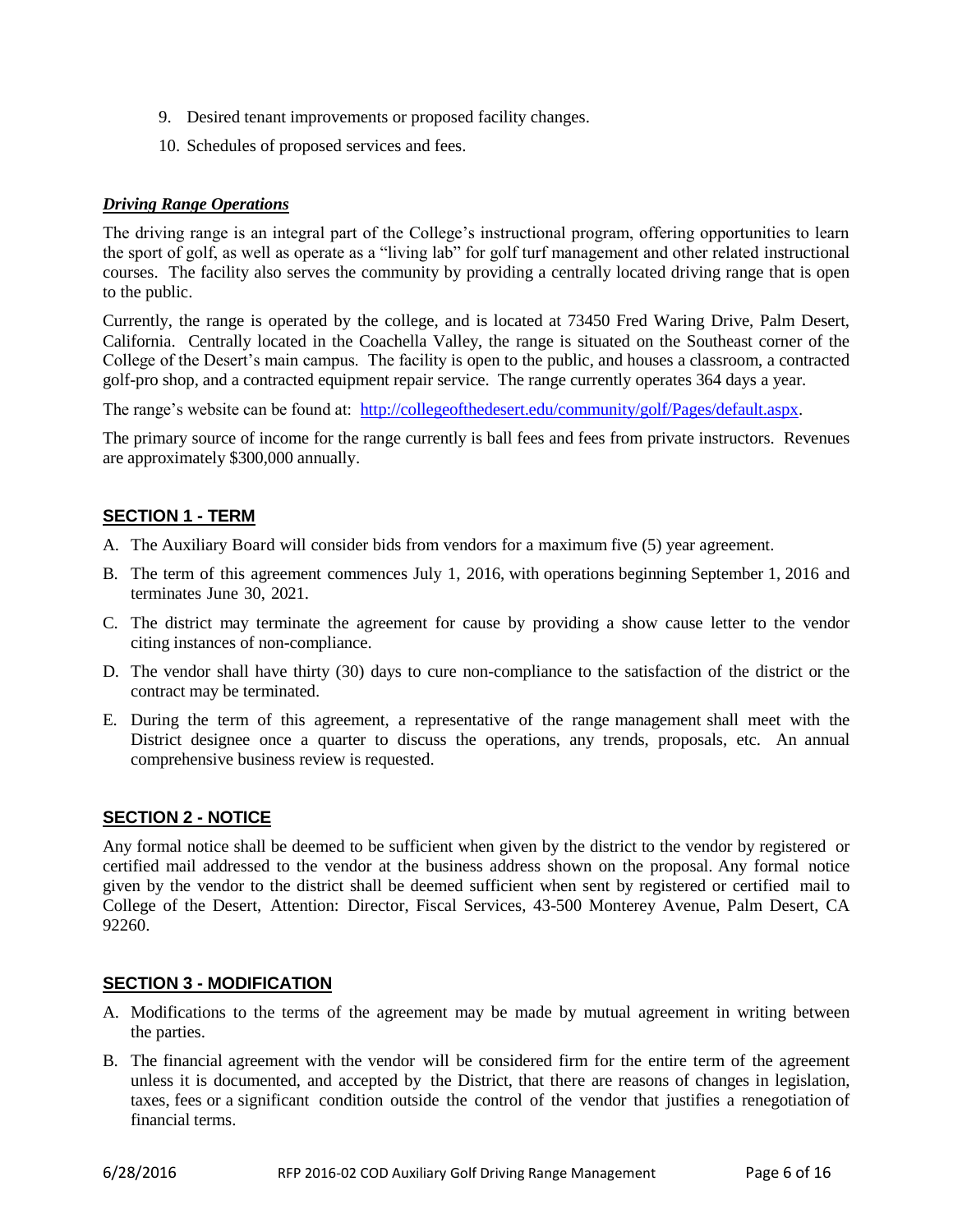## <span id="page-6-0"></span>**SECTION 4 – CONTRACT SCOPE**

The Auxiliary seeks to partner with an experienced operator to manage the operations of the range. The goal of this RFP is to provide our students and the community the high-quality experience of a professionally operated golf driving range, while offering an excellent business opportunity for the selected vendor.

## **Scope of Operations**

#### *Vendor Responsibilities*

The vendor will be responsible for managing the daily operations of the Golf Range, including scheduling, staffing, marketing & promotions, and revenue and expense management. The vendor will pay all operational related expenses, including:

- Staffing
- Electricity (separately metered)
- Prorated water usage
- Advertising and marketing
- Token machine expenses & tokens
- Maintain ball gathering and cleaning equipment
- Office equipment and point-of-sale equipment
- Other normal operating costs
- Management of retail spaces
- Phone and data connections

#### *District Responsibilities*

The District will provide:

- Grounds  $&$  turf maintenance
- Cleaning and custodial
- Building repair and maintenance
- Pest control
- Phone and internet connections for student classroom areas and college use

While instructional activities take priority in scheduling the classroom and facilities, the District will work with the vendor to ensure adequate public access and business viability.

## **SECTION 5 – TENANT AND CAPITAL IMPROVEMENTS**

The proposal should include any tenant improvements to be requested or capital improvements that the vendor wishes to make. All facility improvements or changes require District approval.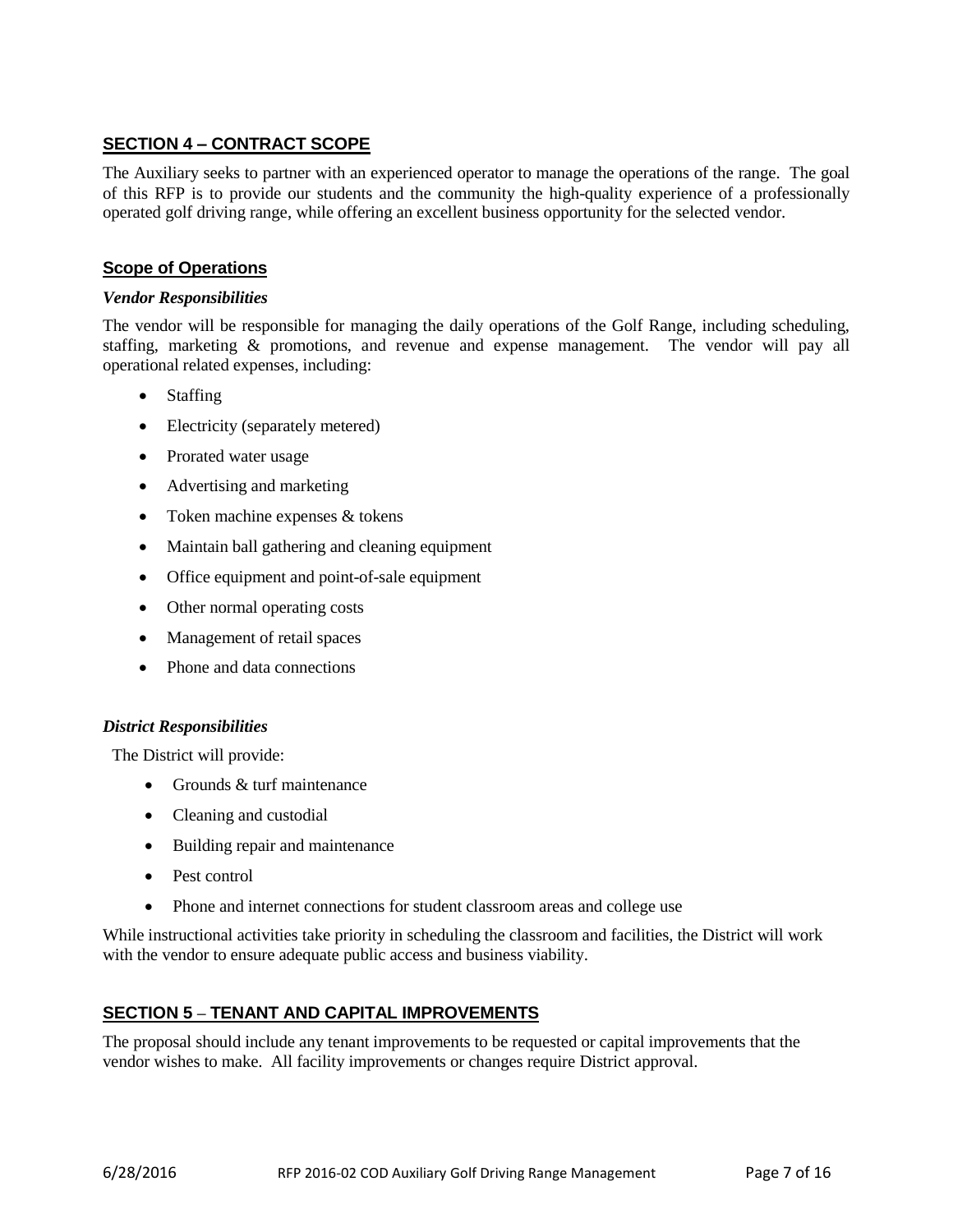## **SECTION 6 - PERSONNEL**

- A. The vendor shall be responsible for the employment of its own staff.
- B. The vendor and their staff are not employees of the district. The vendor is responsible for the actions and behaviors of its employees.
- C. Vendor shall not discriminate against any person in the provision of services, or employment of persons on the basis of ethnic group identification, national origin, religion, age, sex or gender, race, color, ancestry, sexual orientation, physical or mental disability, or any characteristic listed or defined in Section 11135 of the Government Code or any characteristic that is contained in the prohibition of hate crimes set forth in subdivision (1) of Section 422.6 of the California Penal Code, or any other status protected by law. Vendor understands that harassment of any student or employee of the Desert Community College District with regard to ethnic group identification, national origin, religion, age, sex or gender, race, color, ancestry, sexual orientation, physical or mental disability, or any characteristic listed or defined in Section 11135 of the Government Code or any characteristic that is contained in the prohibition of hate crimes set forth in subdivision (1) of Section 422.6 of the California Penal Code, or any other status protected by law is strictly prohibited.

## <span id="page-7-0"></span>**SECTION 7 – TAXES, PERMITS, LICENSES AND FEES**

- A. Vendor agrees to assume complete liability for all taxes, permits, licenses and fees applicable to its property, income and business arising out of or in connection with the performance of the agreement.
- B. Vendor shall obtain all necessary permits and licenses for the operation of a business in the city of Palm Desert.

#### <span id="page-7-1"></span>**SECTION 8 - INSURANCE**

- A. Throughout the agreement period, the vendor agrees to maintain in full force and effect at its sole expense the following insurances:
	- General Liability: comprehensive or commercial form minimum limit each occurrence

\$1,000,000, general aggregate \$2,000,000

- Employer Liability: \$1,000,000
- Business Automobile Liability: Minimum limits for owned, scheduled, non-owned, or hired automobiles with a combined single limit of not less than \$1,000,000 per occurrence.
- Workers' Compensation as required under California State Law
- The Certificate holder on the Certificate of Insurance is to read additional insured:

College of the Desert 43-500 Monterey Avenue Palm Desert, California 92260

- The Desert Community College District, the Trustees of the Desert Community College District, the Desert Community College District Auxiliary Services and their officers, employees, representatives, agents and volunteers are to be covered as insured with respect to liability arising out of work or operations performed by or on behalf of the vendor.
- For any claims related to this agreement, the service vendor's insurance coverage shall be primary insurance with respect to the Desert Community College District, the Trustees of the Desert Community College District, the Desert Community College District Auxiliary Services, their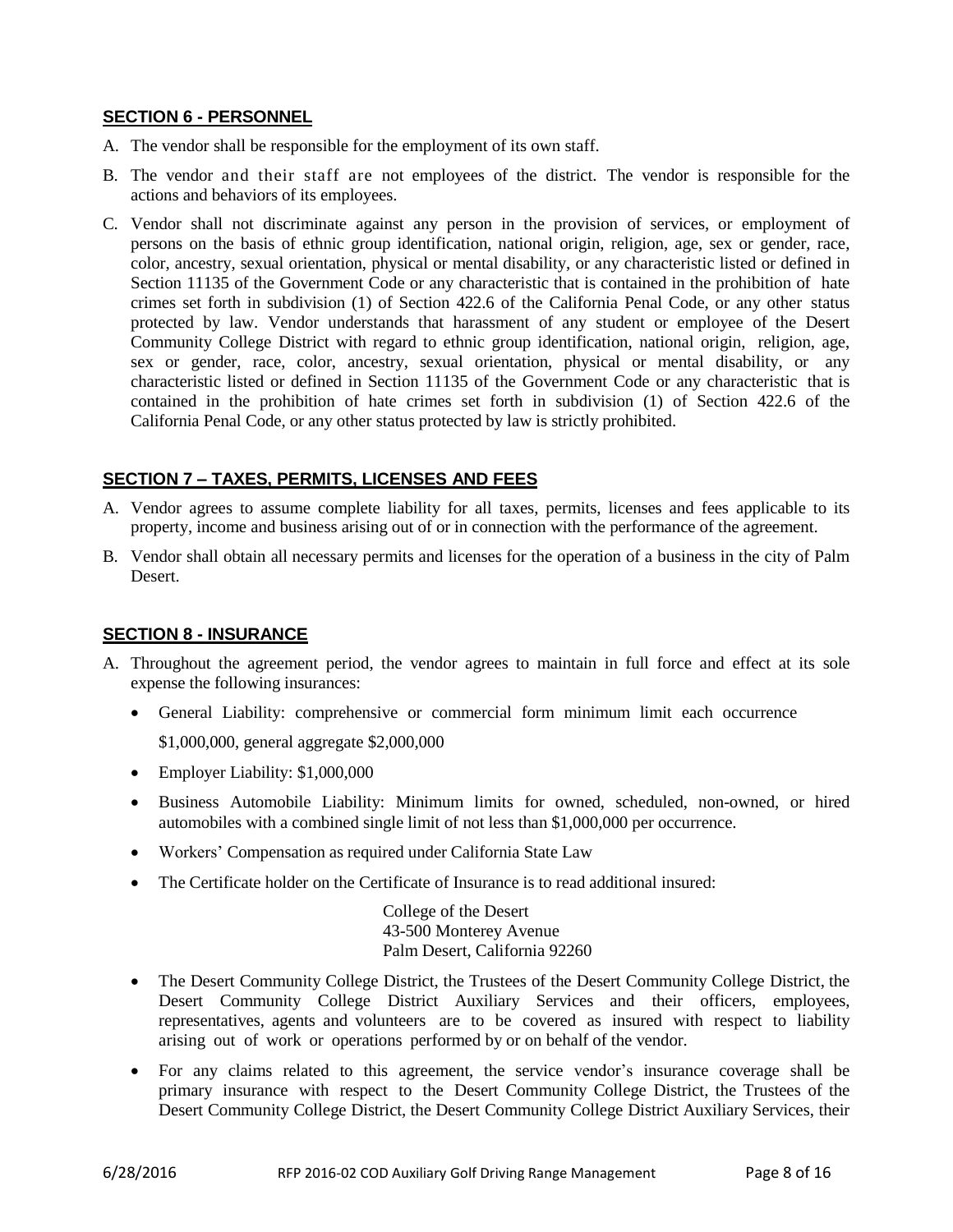officers, employees, representatives, agents, or volunteers.

- The insurance policy required by the agreement shall be endorsed to Desert Community College District and state that coverage shall not be canceled by either party, except after thirty (30) days' prior written notice by certified mail, return receipt requested, has been given to the District. Certificates and endorsements must be received and approved by the District before work commences.
- Indemnifications: Vendor shall indemnify, defend, and hold harmless the Desert Community College District, the Trustees of the Desert Community College District, the Desert Community College District Auxiliary Services their officers, employees, representatives, agents, and volunteers from and against any and all liability, loss, damage, expense, costs (including without limitation costs and fees of litigation) of work hereunder or its failure to comply with any of its obligations contained in the agreement, except such loss or damage which was caused by the sole negligence or willful misconduct of the District.

## <span id="page-8-0"></span>**SECTION 9 - MISCELLANEOUS PROVISIONS**

- A. Fee increases must be approved by the District.
- B. Vendor agrees that the District has the right to inspect, audit vendor's accounting records, machine meters, and related documentation to verify sales in relation to any proposed commissions/profit-sharing in a reasonable and timely manner and will accommodate the district upon request.
- C. Vendor will coordinate with current leaseholder in the retail space. Current lease in the retail space expires on December 31, 2016.

#### **SECTION 10 - SCHEDULE FOR BID EVALUATION PROCESS**

<span id="page-8-1"></span>

| April 15, 2016                                      | Notification of RFP availability                                                                                                 |
|-----------------------------------------------------|----------------------------------------------------------------------------------------------------------------------------------|
| <b>Upon Request</b>                                 | Distribution of RFP to all interested Vendors.                                                                                   |
| May 5, 2016 2:00 pm                                 | Mandatory facility tour                                                                                                          |
| <b>July 28, 2016</b>                                | Proposal due by 2:00 p.m. to:                                                                                                    |
|                                                     | College of the Desert<br>Attn: John Ramont, Director, Fiscal Services<br>43-500 Monterey Avenue<br>Palm Desert, California 92260 |
| Week of August 1                                    | Review of proposals                                                                                                              |
| August 4, 2016                                      | Award of Agreement                                                                                                               |
| August 11, 2016 or<br>as needed for<br>negotiations | Signing of agreement                                                                                                             |
| September 1, 2016                                   | Operations commence                                                                                                              |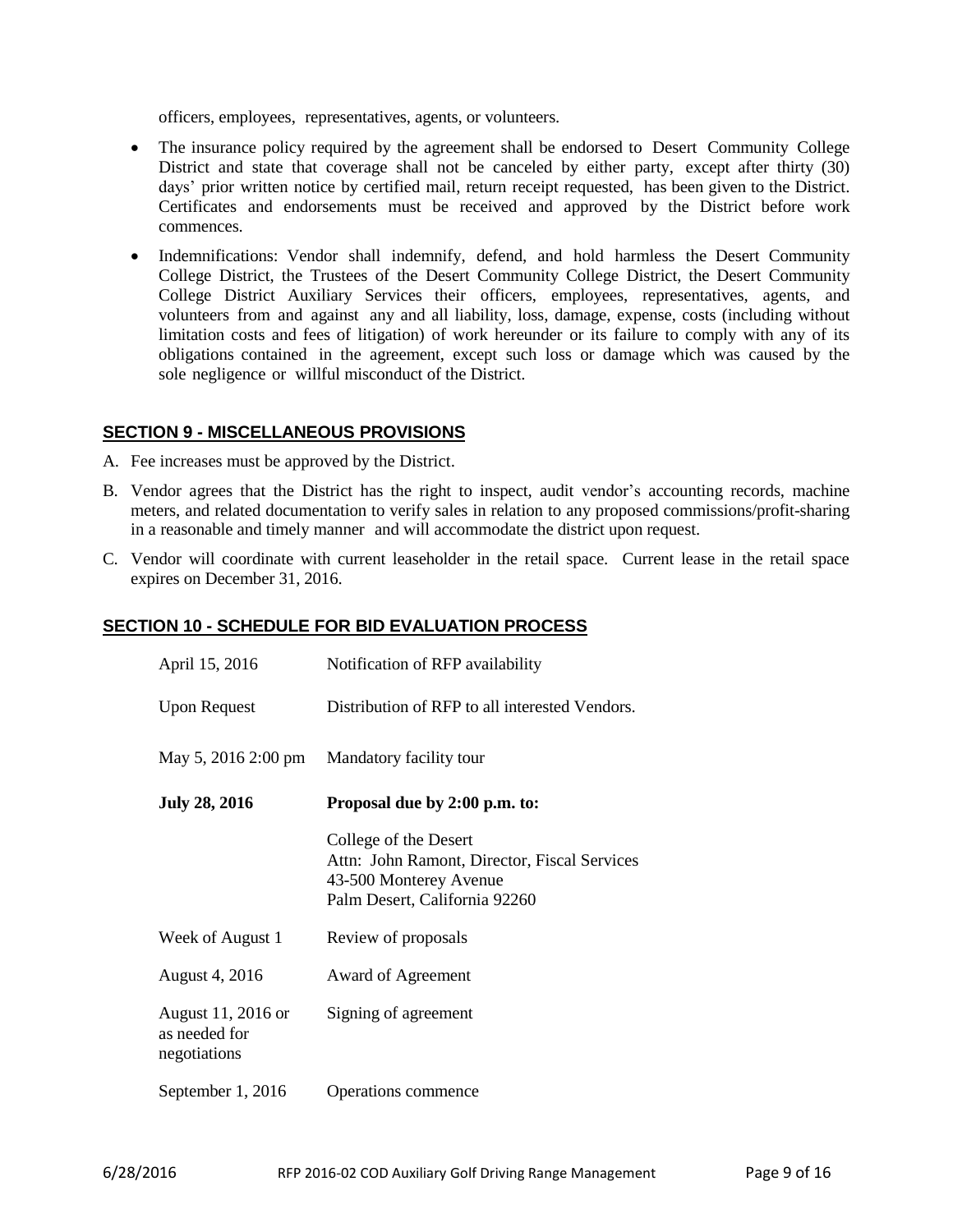## **SECTION 11 - INSTRUCTIONS FOR SUBMISSION OF PROPOSALS**

#### **Availability of Proposals:**

To obtain the specifications and proposal package you may contact the Purchasing Agent, Marlene Reynolds (email[\)](mailto:majd.askar@rccd.edu) mreynolds@collegeofthedesert.edu.

#### **Proposal Submittal:**

Submit one (1) original proposal and one (1) copy. Proposals must be addressed and delivered no later than **2:00 PM on July 28, 2016**. Please plan deliveries accordingly. Mailing Address: College of the Desert – Fiscal Services Department – 43-500 Monterey Avenue, Palm Desert, CA 92260. Proposal responses not received by Desert Community College District Purchasing by the closing date and time indicated above will not be accepted. Proposals shall be placed in a sealed envelope bearing on the outside the submitter's company name and address, along with **"SEALED PROPOSAL FOR GOLF DRIVING RANGE MANAGEMENT SERVICES".** At that time the envelopes will be forwarded to the committee for review.

The Desert Community College District Auxiliary will not be responsible for and will not except late proposals due to delayed mail delivery or courier services. (proposals may be mailed or hand carried, but it is the responsibility of the vendor to make sure the proposal is received by the Auxiliary prior to the deadline. Proposals received after the deadline for closing will be returned unopened unless necessary for identification purposes. The Auxiliary is not responsible for mail/messenger delays.

#### **Presentation of Proposal:**

All information requested should be submitted. Failure to submit all information requested may result in a lowered evaluation of the proposal. Proposals, which are substantially incomplete or lack key information, may be rejected. Failure to follow the instructions herein will be considered a reflection of the respondent's ability to perform the requirements of the contract. Any supplemental information the respondent wishes to include to enhance its response may be attached to the submission.

#### **Acknowledgment of Proposal Addenda:**

In submitting this Proposal, the Vendor acknowledges receipt of all Proposal Addenda issued by or on behalf of the DISTRICT. The Vendor confirms that this Proposal incorporates and is inclusive of, all items or other matters contained in Proposal Addenda.

#### **Documents Accompanying Proposal:**

The Vendor has submitted with this Proposal the following: (a) Non-Collusion Affidavit; (b) Proposal Forms; (c) Proposal Signature Form; (d) Hold Harmless Agreement; (e) Certificate Regarding Worker's Compensation. The Vendor acknowledges that if this Proposal and the foregoing documents are not fully in compliance with applicable requirements set forth in the Notice Calling for Proposals, the Instructions for Vendors and in each of the foregoing documents, the Proposal may be rejected as non-responsive. Proposals must be submitted on the DISTRICT Proposal Forms and Proposal Signature Form along with any other required submittals that meet both format and content requirements listed herein.

#### **Request for Information:**

All Questions and inquiries should be made in writing and e-mailed or faxed by **July 22, 2016** to: Marlene Reynolds (email) mreynolds@collegeofthedesert.edu (fax) 760-341-8678. Any resultant changes will be issued by the Purchasing Office in the form of an addendum to the RFP.

#### **Changes to the Proposal:**

Vendors should verify their proposals prior to submission to the District. No proposal can be corrected, altered, or signed after opening. The District will not be responsible for errors or omissions on the part of the vendor in making up its proposal. Once a proposal has been opened, it is subject to acceptance by the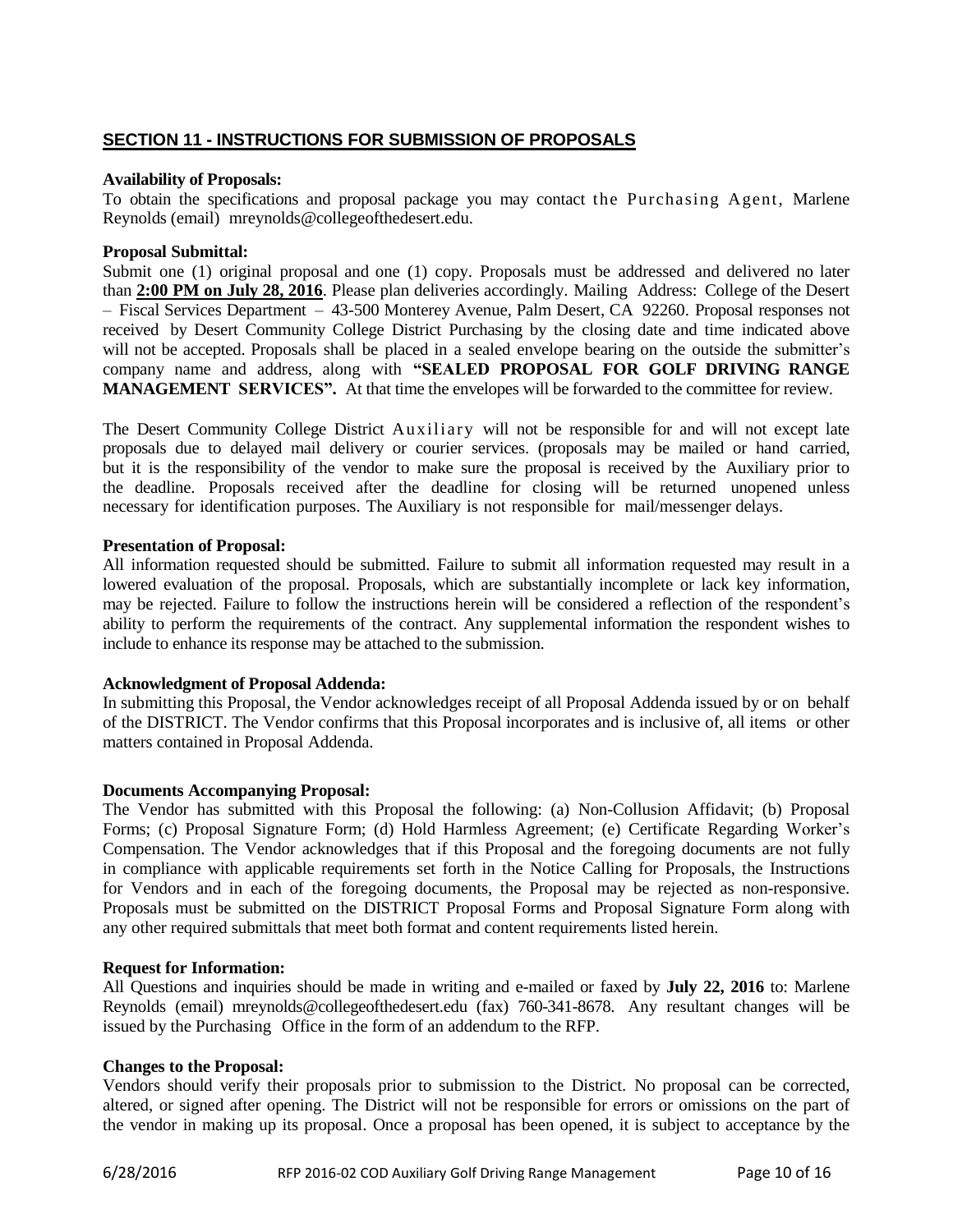District as submitted. No verbal changes to a proposal will be accepted.

If the vendor must take exception to any portion of this proposal or has suggestions on how to better serve the District, the vendor will provide suggestions and exceptions as an addendum to this RFP.

#### **Withdrawal of Proposals:**

Any responder may withdraw its proposal either by written or telegraphic request delivered to the DISTRICT prior to the scheduled closing time for receipt of proposals. In the event a responder submitting a proposal shall seek to withdraw its proposal, it shall be the sole and exclusive responsibility of the responder to notify the District of such withdrawal prior to the proposal closing date/time. Any written or telegraphic notice of withdrawal of a submitted proposal received after the scheduled closing time for receipt of proposals shall not be considered by the District or effective to withdraw such proposal.

#### **Interpretation of Proposal Documents:**

If any responder is in doubt as to the true meaning of any part of the specifications or other portions of the proposal documents; finds discrepancies, errors, or omissions therein; or finds variances in any of the proposal documents with applicable rules, regulations, ordinances and/or laws, a written request for an interpretation or correction thereof may be submitted to the Auxiliary. It is the sole responsibility of the Vendor to assure delivery of written questions or inquires. Written questions or inquiries should be faxed or emailed to the District's Purchasing Department to the attention of Marlene Reynolds at the following e-mail address: [mreynolds@collegeofthedesert.edu](mailto:mreynolds@collegeofthedesert.edu) or Fax to 760-341-8678. The person submitting the request will be responsible for its prompt delivery within the time limit written above. Failure to request interpretation or clarification of the specifications or other portions of the proposal documents shall be deemed a waiver to any discrepancy, defect, or conflict therein.

Any interpretation or correction of the contract documents shall be made only by written addendum duly issued by the Auxiliary. A copy of any such addendum will be emailed or faxed. No person is authorized to render an oral interpretation or correction of any portion of the contract documents to any responder, and no responder is authorized to rely on any such oral interpretation or correction.

#### **District's Right to Modify Proposal Documents:**

Prior to the public opening and reading of proposals, the Auxiliary expressly reserves the right to modify the work, the proposal documents, or any portion(s) thereof by the issuance of written addenda. In the event the Auxiliary shall modify any portion of the proposal documents pursuant to the foregoing, the proposal submitted by any responder shall be deemed to include any and all modifications reflected in any addenda issued.

#### **Indemnification/Limitation of Liability:**

The Vendor shall indemnify, hold harmless, and defend the Auxiliary, the Desert Community College District, its Board of Trustees, officers, employees, agents, and representatives from and against all claims, liability, loss, cost, and obligations on account of, or arising from, the acts or omissions of the Vendor, or of persons acting on behalf of the Vendor, however caused, in the performance of the services specified herein. Vendor hereby waives and releases the District and/or the Auxiliary from any claims Vendor may have at any time arising out of or relating in any way to this agreement, whether or not caused by the negligence or breach of the District and/or the Auxiliary, its employees, or agents, except to the extent caused by the District's and/or the Auxiliary's willful misconduct. Notwithstanding the foregoing, the parties agree that in no event shall the District or Auxiliary be liable for any loss of Vendor's business, revenues or profits, or special, consequential, incidental, indirect or punitive damages of any nature, even if the District and/or Auxiliary has been advised in advance of the possibility of such damages. This shall constitute the District's and/or the Auxiliary's sole liability to Vendor and Vendor's exclusive remedies against the District and/or Auxiliary.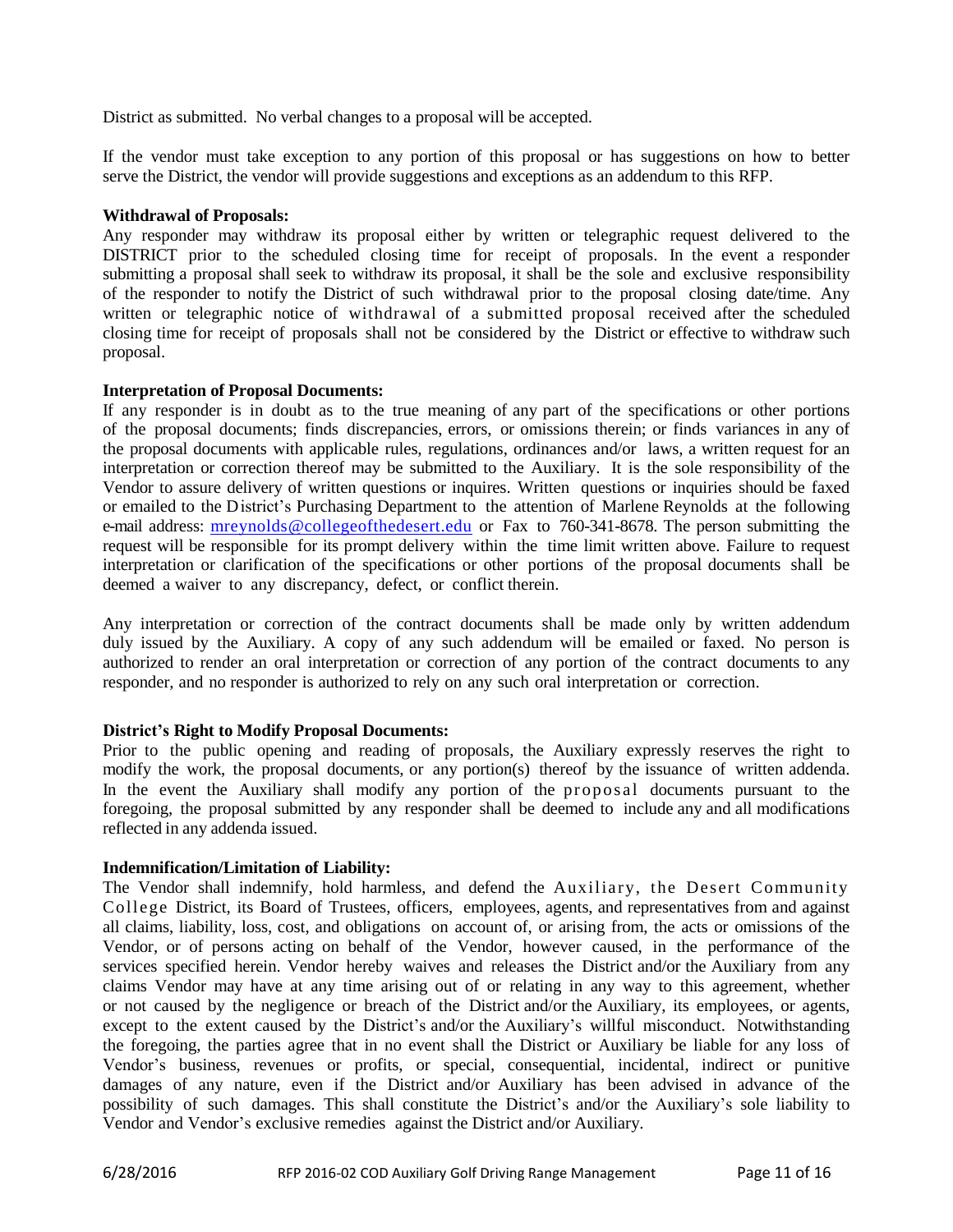#### **Worker's Compensation Insurance:**

Vendor agrees to comply fully with all provisions of all applicable workers' compensation insurance laws, and shall procure and maintain in full force and effect worker's compensation insurance covering its partners, employees and agents while said persons are performing services pursuant to this Agreement. In the event that an employee of Vendor performing this Agreement files a worker's compensation claim against the District, Vendor agrees to defend and hold the District harmless from such claim.

#### **Public Information:**

All materials received by the District in response to this Invitation for Proposals shall be made available to the public. If any part of a Vendor's materials is proprietary or confidential, the Vendor must identify and so state. Any Vendor information used to aid in proposal selection must not be restricted from the public.

#### **Proposal Costs:**

The District will not pay the Vendor or agents for any costs incurred by the Vendor in the preparation, presentation, demonstration or negotiation of this proposal.

#### **Non-Assignability:**

This Agreement is not assignable by the parties hereto without the express advance written consent of the other party..

#### **Governing Law:**

This agreement shall be deemed to have been executed and delivered within the State of California, and the rights and obligations of the parties hereunder, and any action arising from or relating to this agreement, shall be construed and enforced in accordance with, and governed by, the laws of the State of California or United States law, without giving effect to conflict of laws principles. Any action or proceeding arising out of or relating to this agreement shall be brought in the county of Riverside, State of California, and each party hereto irrevocably consents to such jurisdiction and venue, and waives any claim of inconvenient forum.

#### **No Third Party Beneficiaries:**

Nothing in this Agreement shall be construed to create any duty, standard of care, or liability to anyone other than the Parties to this Agreement. No one is an intended third-party beneficiary of this Agreement.

#### **Attorneys' Fees and Costs**:

If either party shall bring any action or proceeding against the other party arising from or relating to this agreement, each party shall bear its own attorneys' fees and costs, regardless of which party prevails.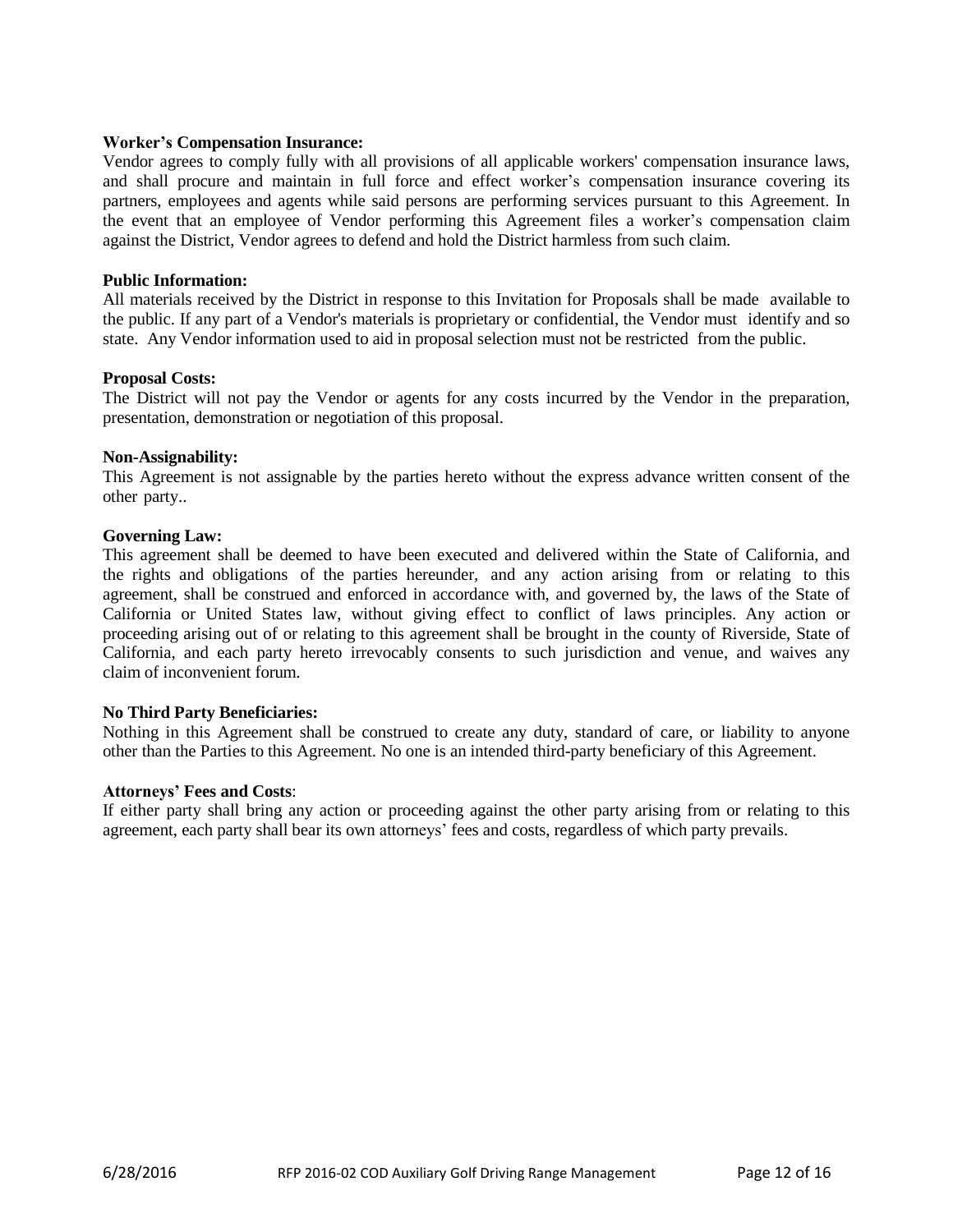## <span id="page-12-0"></span>**HOLD HARMLESS AGREEMENT**

The Vendor agrees to and does hereby indemnify and hold harmless the District, the Auxiliary, its officers, agents, and employees from every claim or demand made, and every liability, loss, damages, or expense, or any nature whatsoever, which may be incurred by reason of:

Liability for damages for (1) death or bodily injury to persons, (2) injury to, loss or theft of property, or (3) any other loss, damage or expense arising under either (1) or (2) above, sustained by the Vendor or any person, firm or corporation employed by the Vendor upon or in connection with the work called for in this Agreement, except for liability resulting from the sole negligence, willful misconduct, or active negligence of the District and/or the Auxiliary, its officers, employees, agents or independent vendors who are directly employed by the District; and

Any injury to or death of persons or damage to property caused by any act, neglect, default or omission of the Vendor, or any person, firm, or corporation employed by the Vendor, either directly or by independent contract, including all damages due to loss or theft, sustained by any person, firm or corporation, including the District and/or Auxiliary, arising out of, or in any way connected with the work covered by this agreement, whether said injury or damage occurs either on or off District property, if the liability arose from the negligence or willful misconduct of anyone employed by the Vendor, either directly or by independent contract.

The Vendor, at his own expense, cost, and risk, shall defend any and all actions, suits, or other proceedings that may be brought or instituted against the District, the Auxiliary, its officers, agents or employees, on any such claim, demand or liability, and shall pay or satisfy any judgment that may be rendered against the District, the Auxiliary, its officers, agents or employees in any action, suit or other proceedings as a result thereof.

SUBMITTED BY:

| <b>COMPANY</b>   |
|------------------|
| <b>SIGNATURE</b> |
| NAME             |
| <b>TITLE</b>     |
| <b>DATE</b>      |

In accordance with the Corporations Code of California, any contract entered into by any corporation with Desert Community College District shall be signed by two officers of the corporation: the president/CEO or any vice president AND the secretary or the treasurer/CFO or any assistant treasurer. If Vendor is a corporation, and signer is not an officer, attach certified copy of by-laws or resolution authorizing execution. If Vendor is a corporation, affix corporate seal. If signer is an agent, attach power of attorney. If Vendor is not an individual, list names of other *persons authorized to bind the organization.*

6/28/2016 RFP 2016-02 COD Auxiliary Golf Driving Range Management Page 13 of 16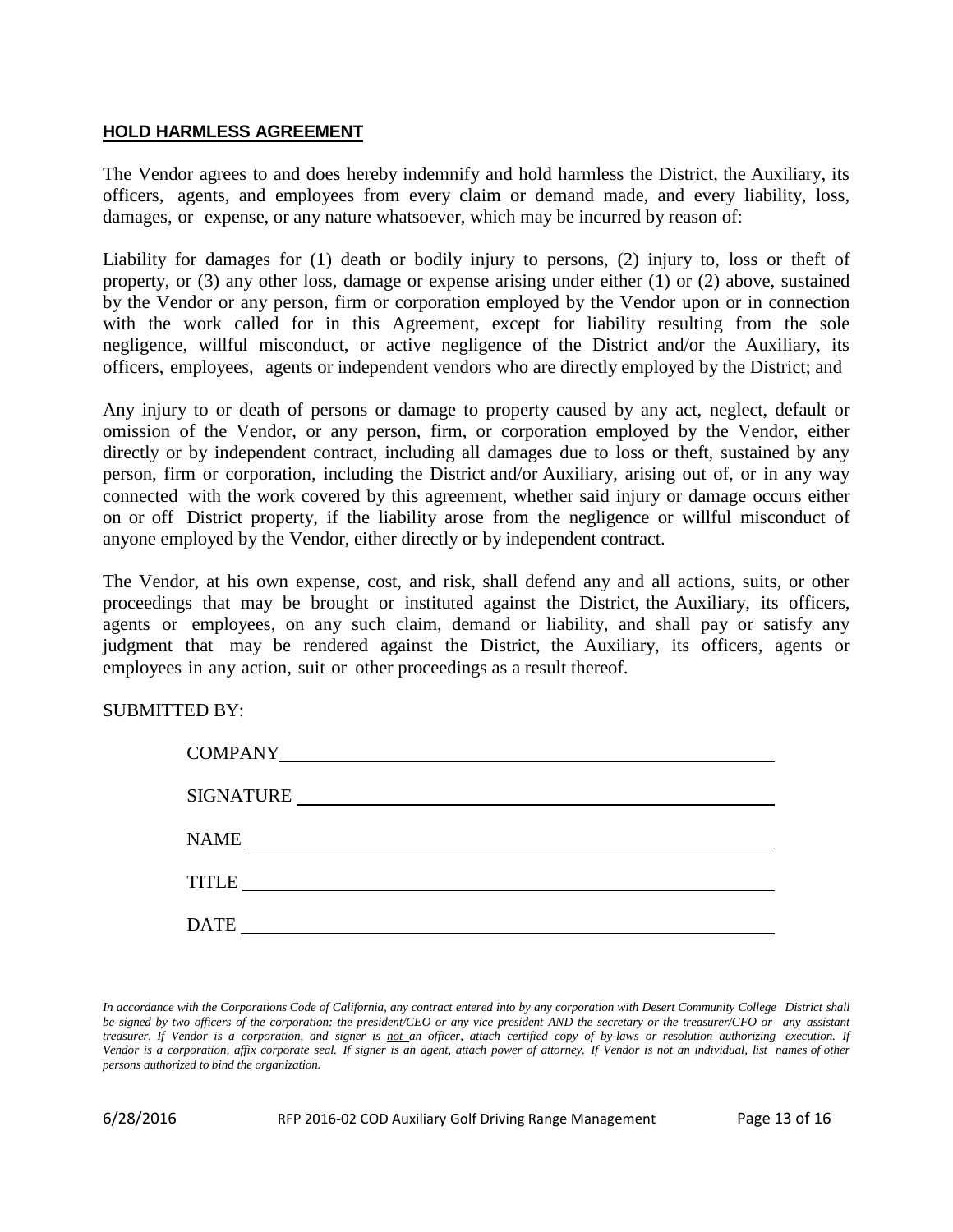## <span id="page-13-0"></span>**NONCOLLUSION AFFIDAVIT**

## STATE OF CALIFORNIA

County of \_\_\_\_\_\_\_\_\_\_, being first duly sworn, deposes and says that he/she is \_\_\_\_

(Title)

(Name of Vendor)

of ,

the party making the foregoing proposal; that the proposal is not made in the interest of, or on behalf of, any undisclosed person, partnership, company, association, organization, or corporation; that the proposal is genuine and not collusive or sham; that the Vendor has not directly or indirectly colluded, conspired, connived, or agreed with any Vendor or anyone else to put in a sham proposal, or that anyone shall refrain from bidding; that the Vendor has not in any manner, directly or indirectly, sought by agreement, communication, or conference with anyone to fix the proposal price of the Vendor or any other Vendor, or to fix any overhead, profit, or cost element of the proposal price, or of that of any other Vendor, or to secure any advantage against the public body awarding the contract of anyone interested in the proposed contract; that all statements contained in the proposal are true; and, further, that the Vendor has not, directly or indirectly, submitted his or her price or any breakdown thereof, or the contents thereof, or divulged information of date relative thereto, or paid, and will not pay, any fee to any corporation, partnership, company association, organization, proposal depository, or to any member of agent thereof to effectuate a collusive or sham proposal.

(Signature)

(Typed Name)

SUBSCRIBED BEFORE ME on this day of  $\qquad \qquad$  , 20 .

(Notary Public)

My Commission Expires:

(Expiration Date)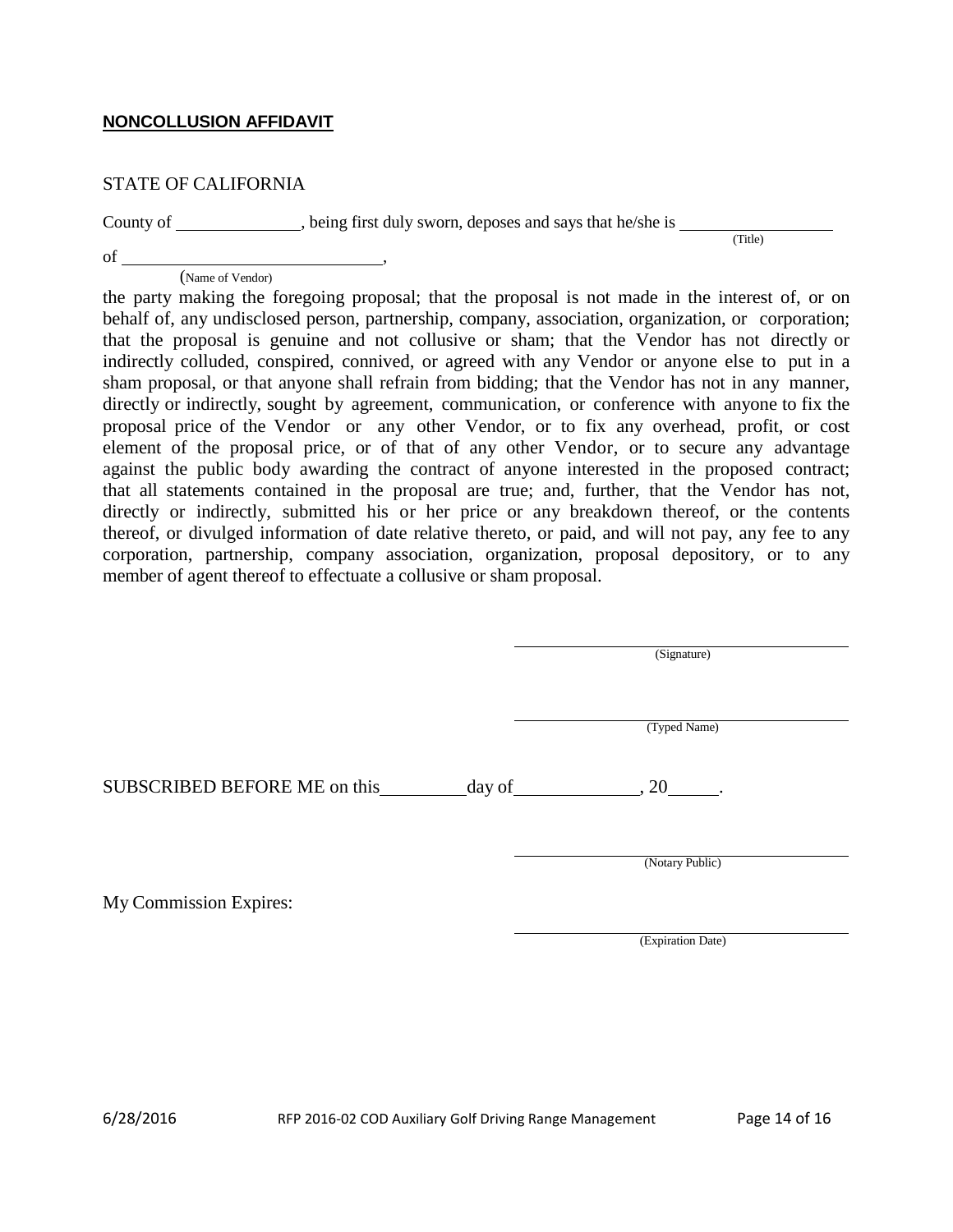## <span id="page-14-0"></span>**CERTIFICATE REGARDING WORKERS' COMPENSATION**

Labor Code Section 3700 in relevant part provides:

Every employer except the State shall secure the payment of compensation in one or more of the following ways:

- 1. By being insured against liability to pay compensation by one or more insurers duly authorized to write compensation insurance in this State.
- 2. By securing from the Director of Industrial Relations a certificate of consent to selfinsure, which may be given upon furnishing proof satisfactory to the Director of Industrial Relations, of ability to self-insure and to pay any compensation that may become due to employees.

I am aware of the provisions of Labor Code Section 3700 which require every employer to be insured against liability for workers' compensation or to undertake self-insurance in accordance with the provisions of that code, and I will comply with such provision before commencing the performance of the work of this contract.

Proper Name of Vendor

By: